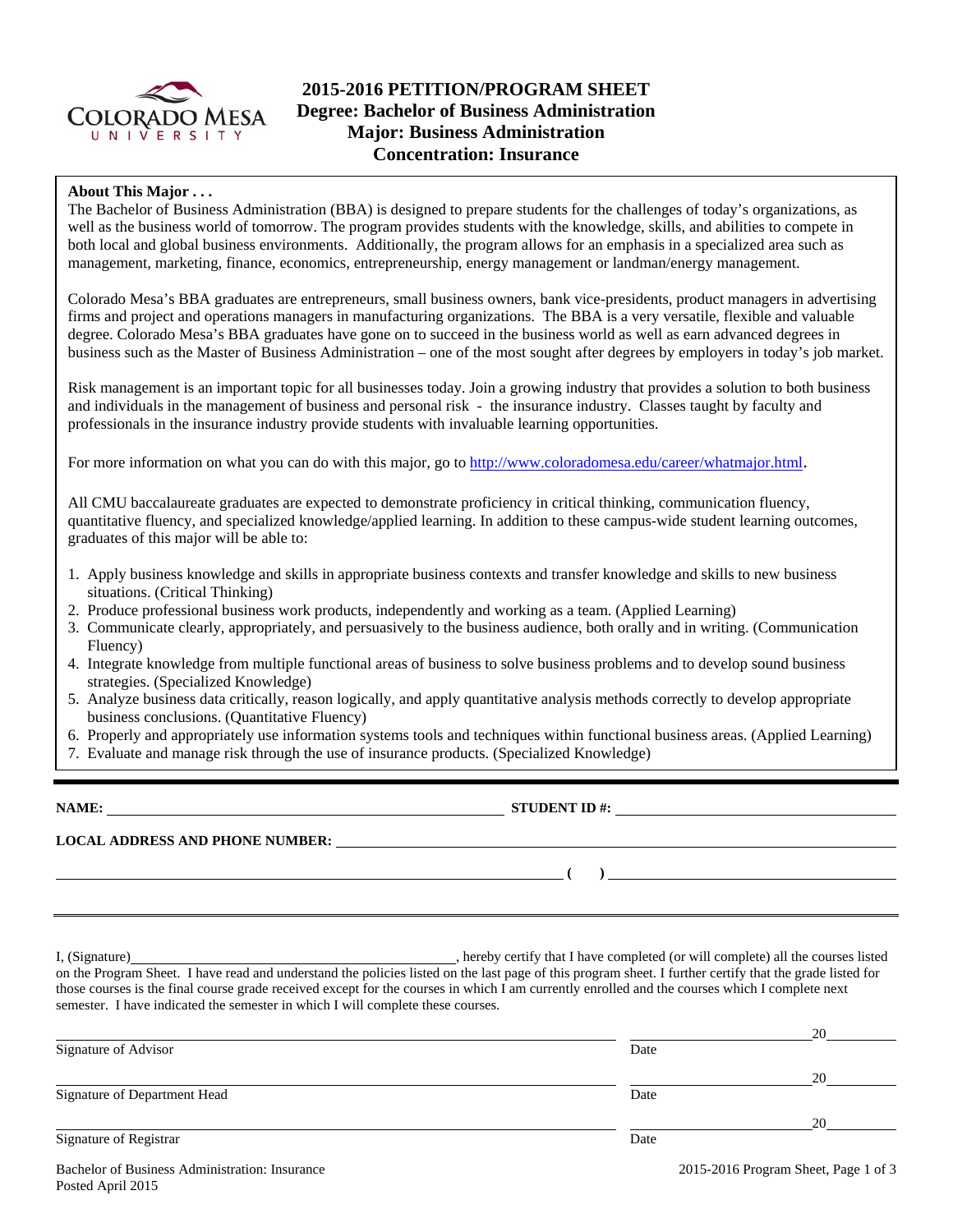### **DEGREE REQUIREMENTS:**

- 120 semester hours total (Students must complete a minimum of 30 of the last 60 hours of credit at CMU, with at least 15 semester hours in major discipline courses numbered 300 or higher).
- 40 upper division credits (A minimum of 15 taken at the 300-400 course levels within the major at CMU).
- 2.00 cumulative GPA or higher in all CMU coursework.
- 2.00 cumulative GPA or higher in coursework toward the major content area.
- Pre-collegiate courses (usually numbered below 100) cannot be used for graduation.
- A student must follow the CMU graduation requirements either from 1) the program sheet for the major in effect at the time the student officially declares a major; or 2) a program sheet for the major approved for a year subsequent to the year during which the student officially declares the major and is approved for the student by the department head. Because a program may have requirements specific to the degree, the student should check with the faculty advisor for additional criteria. It is the student's responsibility to be aware of, and follow, all requirements for the degree being pursued. Any exceptions or substitutions must be approved by the student's faculty advisor and Department Head.
- When filling out the program sheet a course can be used only once.
- Essential Learning Capstone should be completed between 45 and 75 hours.
- See the "Undergraduate Graduation Requirements" in the catalog for additional graduation information.

**ESSENTIAL LEARNING REQUIREMENTS** (31 semester hours) See the current catalog for a list of courses that fulfill the requirements below. If a course is an Essential Learning option and a requirement for your major, you must use it to fulfill the major requirement and make a different selection for the Essential Learning requirement.

|                                                                                                                                     | Trainan Resource Management                                                      |
|-------------------------------------------------------------------------------------------------------------------------------------|----------------------------------------------------------------------------------|
| Course No Title<br>Sem.hrs Grade Term/Trns                                                                                          | <b>MANG 471</b><br><b>Operations Management</b><br>3                             |
| English (6 semester hours, must receive a grade of "C" or better and                                                                | 3<br><b>MANG 491</b><br><b>Business Strategy</b>                                 |
| must be completed by the time the student has 60 semester hours.)                                                                   | Principles of Marketing<br><b>MARK 231</b><br>3                                  |
| <b>ENGL 111</b><br><b>English Composition</b>                                                                                       | <b>CISB 341</b><br><b>Quantitative Decision Making</b>                           |
| <b>English Composition</b><br><b>ENGL 112</b>                                                                                       | or MANG 341 Quantitative Decision Making 3                                       |
|                                                                                                                                     | or MARK 350 Marketing Research                                                   |
| <b>Math</b> (3 semester hours, must receive a grade of "C" or better, must be                                                       |                                                                                  |
| completed by the time the student has 60 semester hours.)                                                                           | <b>Insurance Concentration Courses</b> (30 semester hours)                       |
| MATH 113 College Algebra                                                                                                            | Insurance Nucleus (15 semester hours)                                            |
| *3 credits apply to the Essential Learning requirements and 1 credit                                                                | <b>FINA 320</b><br><b>Fundamentals of Investments</b><br>3                       |
| applies to elective credit                                                                                                          | <b>FINA 310</b><br><b>Risk Management</b><br>3                                   |
|                                                                                                                                     | <b>FINA 412</b><br>Life/Health Insurance Licensure                               |
| Humanities (3 semester hours)                                                                                                       | & Financial Planning<br>3                                                        |
|                                                                                                                                     | <b>FINA 415</b><br>Property/Liability Insurance                                  |
|                                                                                                                                     | Licensure<br>3                                                                   |
| Social and Behavioral Sciences (6 semester hours)                                                                                   | <b>MANG 475</b><br>Compensation & Rewards<br>3                                   |
| Principles of Macroeconomics 3<br><b>ECON 201</b>                                                                                   |                                                                                  |
| <b>ECON 202</b><br>Principles of Microeconomics 3                                                                                   | <b>Concentration Electives</b> (15 semester hours) Choose 15 hours that          |
|                                                                                                                                     | complement the nucleus or choose the nucleus of second Concentration.            |
| Natural Sciences (7 semester hours, one course must include a lab)                                                                  | At least 1 hour must be upper division.                                          |
|                                                                                                                                     |                                                                                  |
|                                                                                                                                     |                                                                                  |
| $\mathbf{L}$ and $\mathbf{L}$ and $\mathbf{L}$ and $\mathbf{L}$ and $\mathbf{L}$ and $\mathbf{L}$ and $\mathbf{L}$ and $\mathbf{L}$ |                                                                                  |
|                                                                                                                                     |                                                                                  |
| <b>History</b> (3 semester hours)<br><b>HIST</b>                                                                                    |                                                                                  |
|                                                                                                                                     | <b>Electives</b> (2 semester hours of college level courses appearing on your    |
|                                                                                                                                     | final transcript, <b>not listed above</b> to bring total semester hours to 120.) |
| Fine Arts (3 semester hours)                                                                                                        |                                                                                  |
|                                                                                                                                     | *MATH 113 College Algebra                                                        |
|                                                                                                                                     |                                                                                  |

Course No Title Sem.hrs Grade Term/Trns

## **WELLNESS REQUIREMENT**  $(2 \cdot 1 \cdot 1)$

|                 | WELLINESS REQUIREMENT (2 semester nours)                          |   |  |
|-----------------|-------------------------------------------------------------------|---|--|
| <b>KINE 100</b> | <b>Health and Wellness</b>                                        |   |  |
| KINA 1          |                                                                   |   |  |
|                 |                                                                   |   |  |
|                 | <b>ESSENTIAL LEARNING CAPSTONE</b> (4 semester hours)             |   |  |
| <b>ESSL 290</b> | Mayerick Milestone                                                |   |  |
|                 | (see English $&$ math pre-reqs) 3                                 |   |  |
| <b>ESSL 200</b> | Essential Speech (co-requisite) 1                                 |   |  |
|                 |                                                                   |   |  |
|                 | FOUNDATION COURSES (18 semester hours) These courses, plus        |   |  |
|                 | ECON 201 & 202 and Essential Learning English & Math requirements |   |  |
|                 | must be completed within the student's first 60 hours.            |   |  |
| ACCT 201        | Principles of Financial Acctg                                     | 3 |  |
| ACCT 202        | Principles of Managerial Acctg 3                                  |   |  |
| <b>BUGB 105</b> | Freshman Business Seminar                                         | 3 |  |
| <b>BUGB 211</b> | <b>Business Communications</b>                                    |   |  |

CISB 101 Business Inform. Technology or CISB 205 Advanced Business Software 3 \_\_\_\_\_ \_ CISB 241 Intro to Business Analysis or STAT 241 Intro to Business Analysis 3

#### **BACHELOR OF BUSINESS ADMINISTRATION: INSURANCE CONCENTRATION REQUIREMENTS** (63) semester hours

#### **Business Administration Core** (33 semester hours)

| <b>BUGB 349</b>                            | Legal Environment of Business 3     |   |  |  |  |
|--------------------------------------------|-------------------------------------|---|--|--|--|
| <b>BUGB 401</b>                            | <b>International Business</b>       |   |  |  |  |
| <b>CISB 210</b>                            | <b>Fundamentals of Info Systems</b> |   |  |  |  |
| <b>FINA 301</b>                            | <b>Managerial Finance</b>           |   |  |  |  |
| <b>MANG 201</b>                            | Principles of Management            |   |  |  |  |
| <b>MANG 301</b>                            | Organizational Behavior             |   |  |  |  |
| <b>HRMA 371</b>                            | Human Resource Management 3         |   |  |  |  |
| <b>MANG 471</b>                            | <b>Operations Management</b>        |   |  |  |  |
| <b>MANG 491</b>                            | <b>Business Strategy</b>            |   |  |  |  |
| <b>MARK 231</b>                            | Principles of Marketing             |   |  |  |  |
| <b>CISB 341</b>                            | <b>Quantitative Decision Making</b> | 3 |  |  |  |
| or MANG 341 Quantitative Decision Making 3 |                                     |   |  |  |  |
|                                            | or MARK 350 Marketing Research      |   |  |  |  |

#### **Insurance Concentration Courses** (30 semester hours)

|                 | Insurance Nucleus (15 semester hours) |   |  |  |
|-----------------|---------------------------------------|---|--|--|
| <b>FINA 320</b> | <b>Fundamentals of Investments</b>    | 3 |  |  |
| <b>FINA 310</b> | <b>Risk Management</b>                |   |  |  |
| <b>FINA 412</b> | Life/Health Insurance Licensure       |   |  |  |
|                 | & Financial Planning                  |   |  |  |
| <b>FINA 415</b> | Property/Liability Insurance          |   |  |  |
|                 | Licensure                             | 3 |  |  |
|                 | MANG 475 Compensation & Rewards       | 3 |  |  |
|                 |                                       |   |  |  |

| <b>Electives</b> (2 semester hours of college level courses appearing on your    |                           |  |  |  |  |  |
|----------------------------------------------------------------------------------|---------------------------|--|--|--|--|--|
| final transcript, <b>not listed above</b> to bring total semester hours to 120.) |                           |  |  |  |  |  |
|                                                                                  | *MATH 113 College Algebra |  |  |  |  |  |
|                                                                                  |                           |  |  |  |  |  |